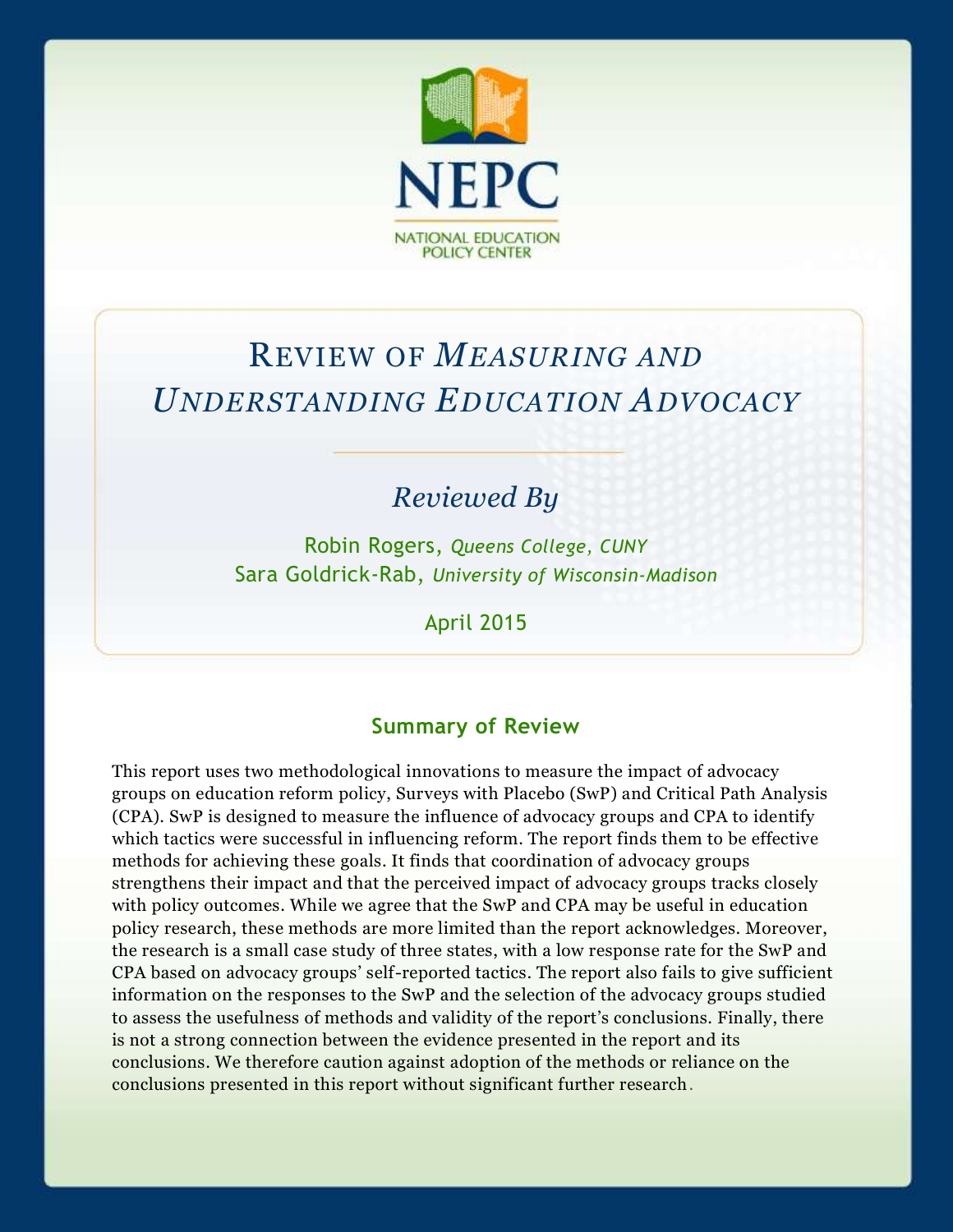**Kevin Welner** *Project Director*

**William Mathis** *Managing Director*

**Don Weitzman** *Academic Editor*

**Erik Gunn** *Managing Editor*

#### **National Education Policy Center**

**School of Education, University of Colorado Boulder, CO 80309-0249 Telephone: (802) 383-0058**

**Email: NEPC@colorado.edu http://nepc.colorado.edu**

**Publishing Director: Alex Molnar**



This is one of a series of Think Twice think tank reviews made possible in part by funding from the Great Lakes Center for Education Research and Practice. It is also available at http://greatlakescenter.org.

*This material is provided free of cost to NEPC's readers, who may make non-commercial use of the material as long as NEPC and its author(s) are credited as the source. For inquiries about commercial use, please contact NEPC at nepc@colorado.edu.*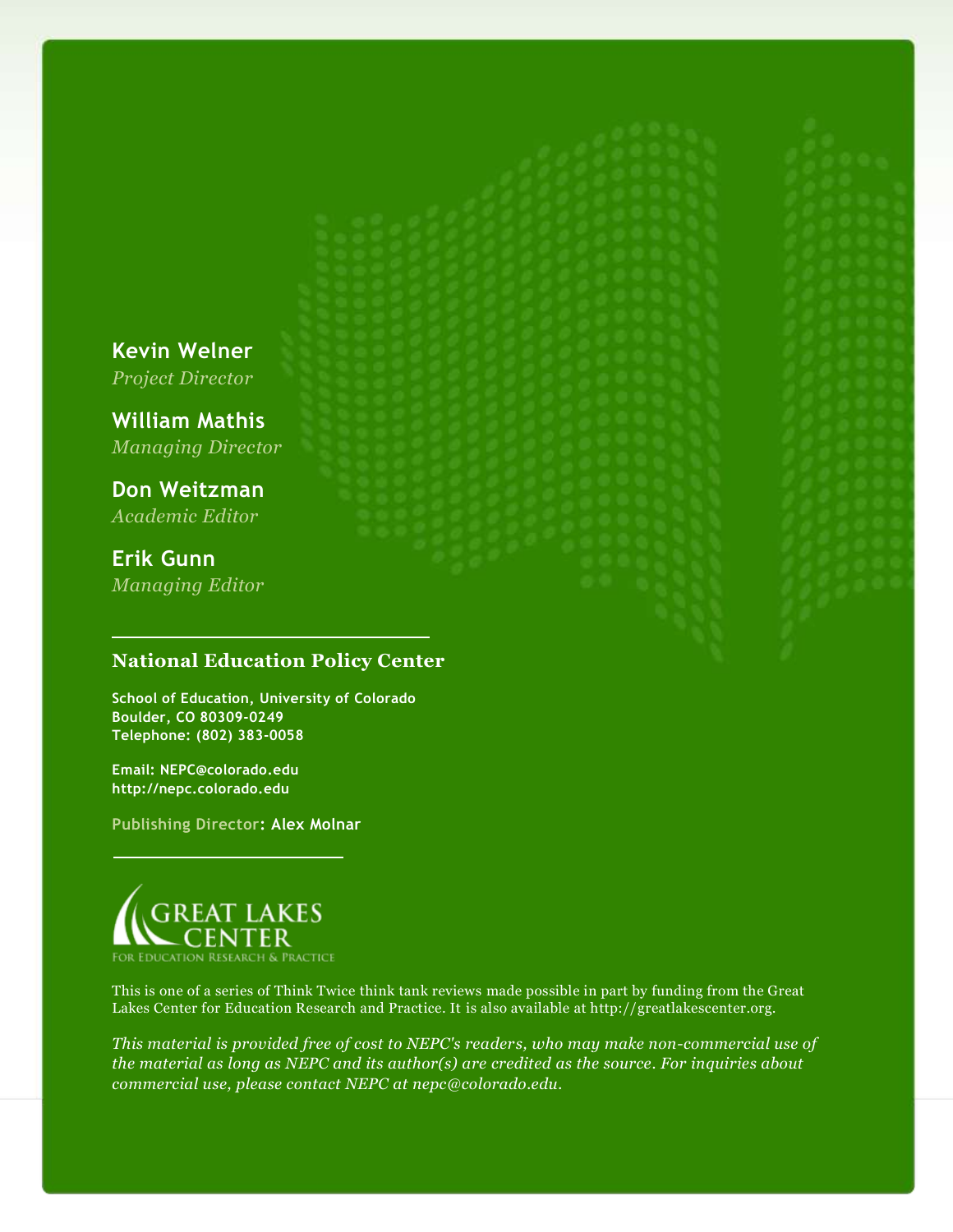## REVIEW O F *MEAS URING AND UNDERS TANDING EDUC ATION ADVOC ACY*

*Robin Rogers, Queens College, CUNY Sara Goldrick-Rab, University of Wisconsin-Madison*

#### **I. Introduction**

The number of advocacy groups in education has expanded rapidly over the last decade, and there is substantial and growing interest in the role they play in shaping education policy. In a new report, *Measuring and Understanding Education Advocacy*, Grover J (Russ) Whitehurst and his former colleagues at the Brookings Institution's Brown Center on Education Policy attempt to tease out the causal influence of these groups by examining advocacy organizations for and against education reform initiatives in Louis iana, Tennessee, and North Carolina. <sup>1</sup> Their report describes a set of results, primarily focused on the influence of selected advocacy groups as perceived by lawmakers and key political actors in the three states studied and the tactics used by the advocacy groups to shape and support or to oppose legislation. The authors also advance the case for two methodological innovations, Surveys with Placebo (SwP) and Critical Path Analysis (CPA). The SwP uses a placebo (fictional) advocacy group to control for the influence that respondents are willing to attribute to any advocacy group in the survey. The CPA uses interviews and other qualitative data to identify tactics used by the advocacy groups to shape legislation and to get it passed or defeated.

#### **II. Findings and Conclusions of the Report**

The report has findings on the methodologies used and implications for influencing the policymaking process and legislative outcomes.

**Methods:** The report asserts SwP can detect meaningful differences in the perceived influence of advocacy groups. Respondents separate their own position as a supporter or opponent of a bill from the perceived influence of groups. CPA gathers significant information that cannot be gathered for the SwP. The five-minute form of the SwP was highly correlated with the longer thirty-minute form.

**Implications for Influencing Policy:** Advocacy organizations were recognized influences in the states studied. Coordination and role differentiation strengthened their

<http://nepc.colorado.edu/thinktank/review-measuring-education-advocacy> **1** *of* 6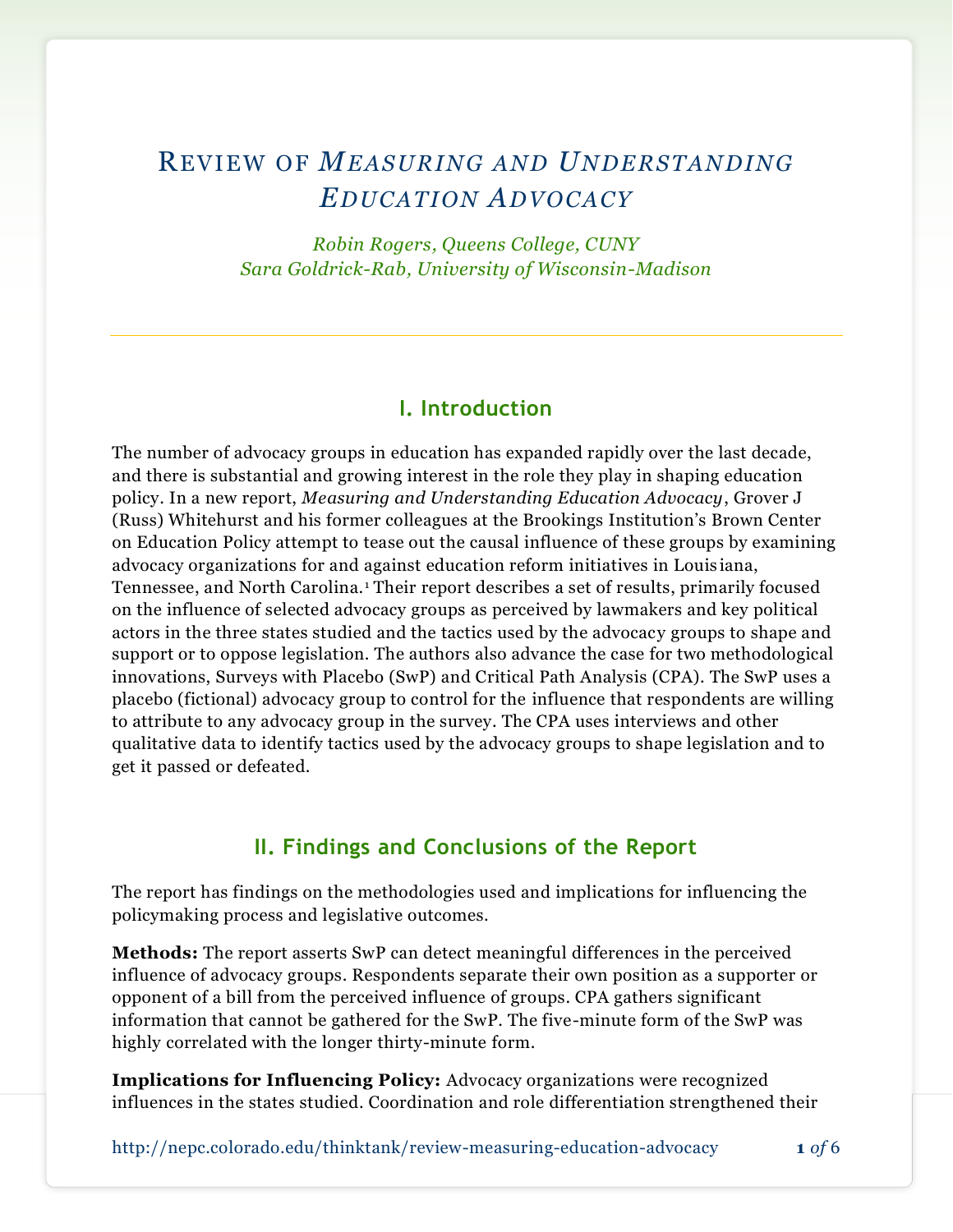impact. Perceived influence tracked closely with actual impact. Efforts to influence political outcomes are local. Advocates on the same side often had different line-item goals for the bill. Bipartisan support is enhanced by appealing to the motives of different groups.

#### **III. The Report's Rationale for Its Findings and Conclusions**

The report focuses on three case studies: Louisiana's 2012 omnibus school choice legislation (House Bill 976), North Carolina's 2013 Senate Bill 337, and Tennessee's Senate Bill 196/House Bill 190. Each of the three bills had different content and different outcomes. Louisiana passed HB 976, which expanded eligibility for an existing statewide school voucher program, Student Scholarships for Educational Excellence. North Carolina passed SB 337 after considerable compromise, particularly over key provisions that created a process to authorize new charter schools. The proposed legislation in Tennessee would have permitted some low-income students in poorly performing schools to receive vouchers. According to the report, the Governor withdrew the bill in response to attempts to amend it. In Louisiana and Tennessee, the researchers studied four groups advocating for the proposed reform and two groups opposing it. In North Carolina, they studied three groups advocating for reform and two opposing it.

What role did the advocacy organizations play in the outcomes in each state? To address this question, the authors first turn to a method they call Survey with Placebo (SwP), which was introduced in a prior paper.<sup>2</sup> The method's purpose is to "quantify the amount of influence that any advocacy organization exercises" (p. 1). The report focuses on the methodological innovation of a placebo group. The placebo group is a fictional advocacy group included in the survey in order to generate a known zero point. This zero point, it argues, can serve as a point of reference when measuring the reported influence of the other (real-life) advocacy groups. The research also employs Critical Path Analysis (CPA) to evaluate and verify the advocacy tactics used by the advocacy group. Researchers interviewed advocacy groups about their tactics and then selected a small number of tactics that they felt represented a major strategy used by those groups.

The report concludes that "role differentiation among advocacy organizations that have related policy goals strengthens total impact" (p. 23) and that "Achieving bipartisan support for education reform is enhanced by understanding and appealing to the motives of different camps of supporters" (p. 24). The report also states that the SwP "can detect meaningful differences in the perceived influence of advocacy groups and between the actual influence groups vs. the placebo organization" (p. 22).

#### **IV. The Report's Use of Research Literature**

There is no research referenced in the report other than the authors' prior report on Louisiana.

<http://nepc.colorado.edu/thinktank/review-measuring-education-advocacy> **2** *of* 6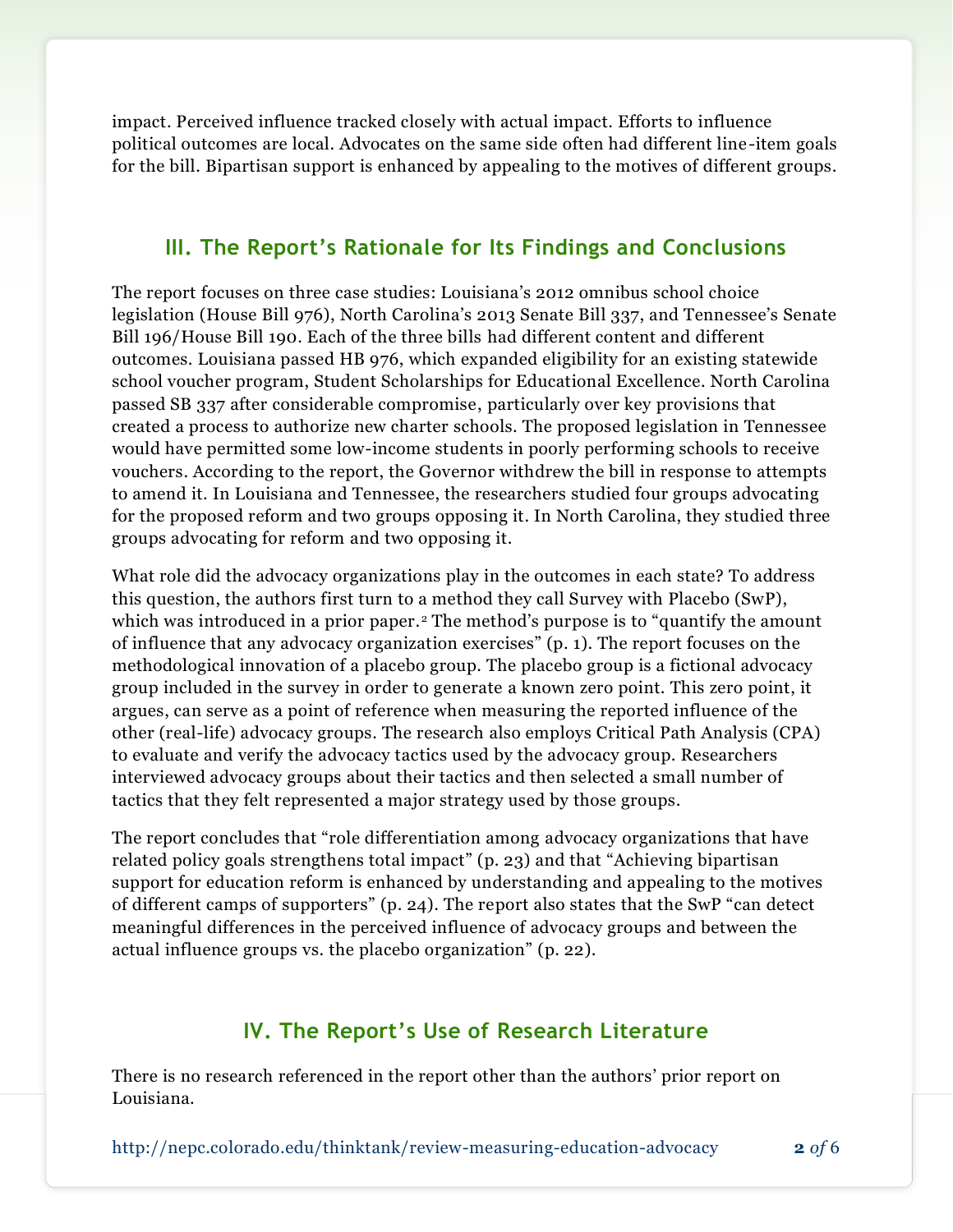#### **V. Review of the Report's Methods**

The researchers distributed the Survey with Placebo to all state legislators as well as selected "political insiders" whom the researchers expected to have first-hand knowledge of the factors that influenced the education reform proposals but who were otherwise undefined by the authors of the report. Recipients of the survey were asked to rank the influence of a set of advocacy groups, including a placebo group that did not exist in the state, using a scale of 1 (No Influence) to 7 (Major Influence). The survey was distributed in long (20-minute) and short (5-minute) forms, and the total number of respondents was 72 in Louisiana, 77 in Tennessee, and 78 in North Carolina. Political insiders were overrepresented in the responses (pp. 6-12).

The use of the placebo is probably an improvement over typical influence surveys because it should account for respondents who are willing to attribute influence to any advocacy group. In this way it creates some ability to quantify (anything above the zero point) the actual influence of the advocacy groups. But while the SwP is an improvement over other methods used to measure the influence of advocacy groups, it does not permit the authors

*Notably absent from the report is any mention of the highly contentious and politicized national context of education reform during the years under examination.*

to "quantify the amount of influence any organization exercises," as they claim. That is because what they measure simply the *perceived* influence of advocacy groups, not their actual influence. There are points in the report where the authors make this limitation clear, but the overall statement of findings implies that the impact of the advocacy groups can be measured. The SwP does not accomplish this.

In the CPA, initial sketch diagrams of the tactics and outcomes (together comprising a "critical path

diagram") were sent to the advocacy groups for verification. Once the path was verified, researchers then attempted to independently verify that the tactic had been used and that it had worked as reported by the advocacy group, using data obtained from other sources including media accounts, state documents, and interviews with other involved parties. Certainly, diagrams and the multiple data sources are useful for providing insight into the strategies that the advocacy groups see as important. But the approach is limited by its focus on self-reported tactical paths. The CPA does not constitute an analysis of which advocacy tactics are in fact effective but rather examines retrospective reports of the perceived impacts of various tactics. By asking advocacy groups which tactics were successful and then letting them vet the diagram, the researchers gave too much power to the advocacy groups to describe their own tactics and did far too little independent investigating. They also assumed a sequence of influence that could be inaccurate. For example, a task force and the governor who appoints its members may have political ties to an advocacy group and therefore solicit information from that group for a hearing. This information may end up in the task force's report and in the final legislation. The political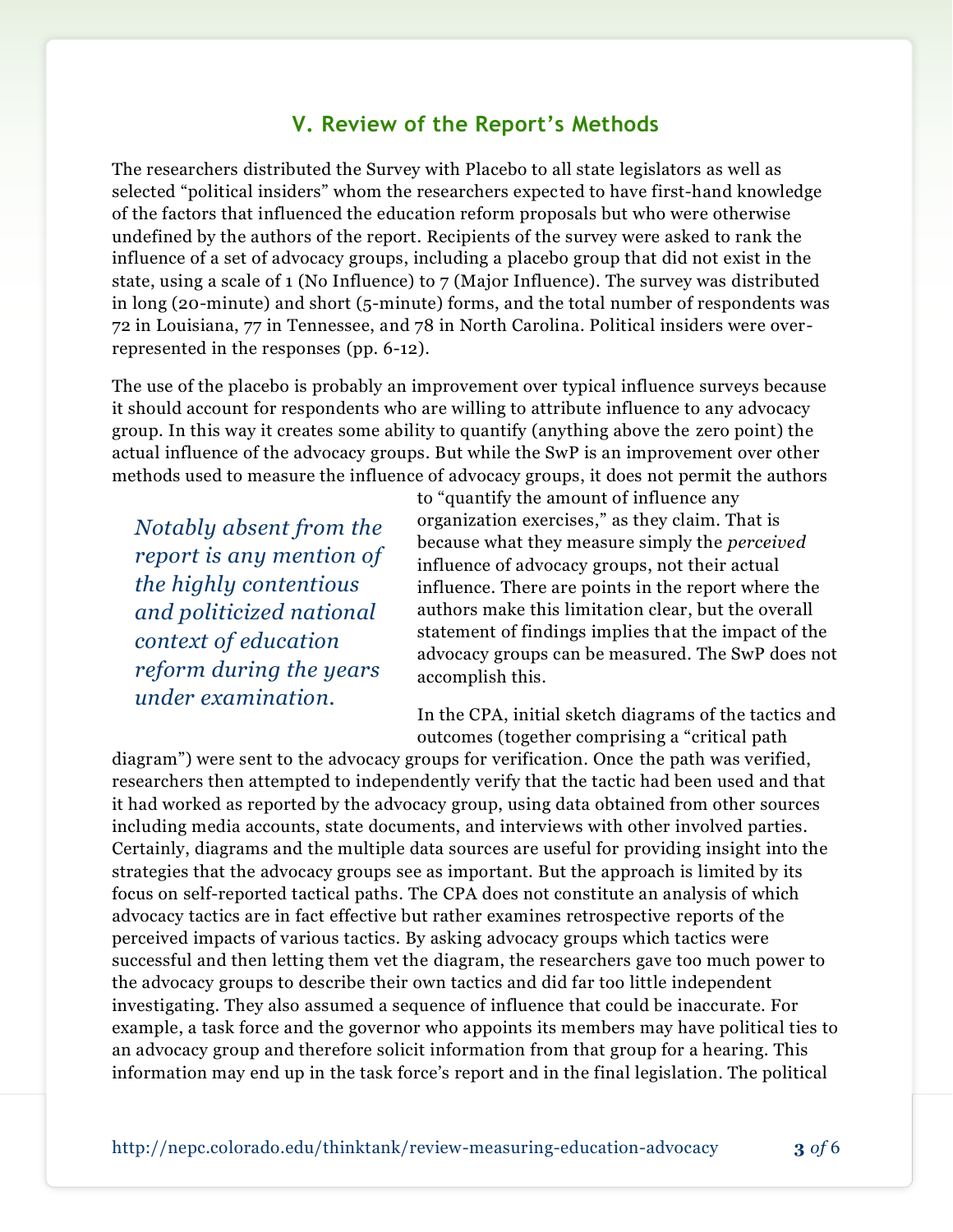influence of the advocacy group, therefore, may have been the *cause* of the information being provided to the task force rather than the result of it.

What is most concerning about the report is that even though its authors claim to offer methodological innovations, they provide very little information to help the reader examine how well those methods achieved their intended goals. For example, even though the SWP relies heavily on the correct identification of fake advocacy organizations having zero actual influence, the authors do not report the number of times those organizations were given a zero influence rating: that is, how many respondents correctly identified the placebo group as having no influence. Instead, means are presented without any other context.

Moreover, when describing the CPA the authors do not explain how specific categories of advocates were included or excluded. For example, they do not mention philanthropic foundations such as the Gates, Broad, and Walton foundations, which have spent millions of dollars on sustained reform efforts for over a decade. Instead, they compare and discuss individual state-level advocacy groups such as Louisiana's Federation for Children and StudentsFirst in Tennessee without providing historical or national context or a discussion of the potential biases resulting from the omission of key groups and tactics. The reader is left wondering what else might be out there.

Notably absent from the report is any mention of the highly contentious and politicized national context of education reform during the years under examination. Some of the groups examined, such as StudentsFirst, have a strong national presence. While this context could easily constitute a variable affecting policy reform through multiple avenues, the report treats each advocacy group in isolation, as if its impact on policy reform resulted solely from the actions and tactics of that state's groups. In other words, national context constitutes a potentially critical omitted variable.

#### **VI. Review of the Validity of the Findings and Conclusions**

The assumption that the reports of perceived influence measured by the SwP are tantamount to actual influence is very problematic. Similarly, the verification of reported advocacy group tactics done through the CPA is not sufficient grounds to make generalizations, as the report does, about the usefulness of particular advocacy tactics. The reader might be surprised to know that the sole basis for the report's claim that "role differentiation among advocacy organizations that have related policy goals strengthens total impact" (p. 23) is the CPA analysis in Louisiana that suggested that one advocacy group in the state coordinated with other groups. But the existence of a single advocacy group verified as coordinating activities is insufficient evidence on which to base such a broad claim about role differentiation strengthening total impact. The report goes on to say, "The impact of advocacy organizations is conditional on powerful political actors taking positions that open the door to supportive advocacy activities" (p. 23). But it is impossible to defend this conclusion based solely on the evidence of a survey of perceived

<http://nepc.colorado.edu/thinktank/review-measuring-education-advocacy> **4** *of* 6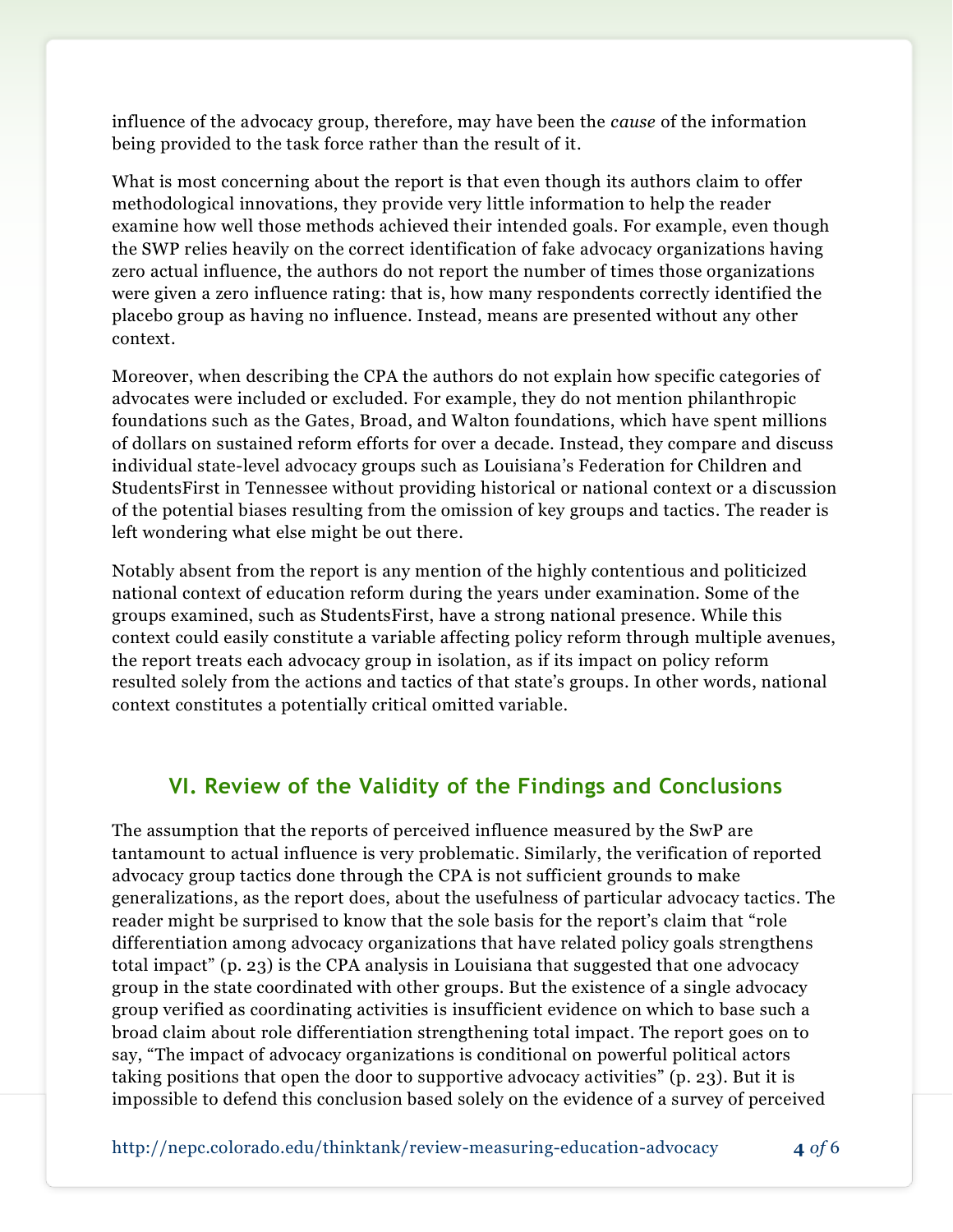impact and a qualitative study of perceived tactical methods as described by the advocacy groups themselves. Overall, there is a weak connection between the report's conclusions and its evidence.

#### **VII. Usefulness of the Report for Guidance of Policy and Practice**

Certainly, the report is right to note that the traditional delivery system for K-12 education is being "disrupted" by outside forces. And it should be commended for recognizing the limitations of influence surveys and attempting to get inside the "black box" of advocacy group activity. Both the SwP and the CPA are potentially useful methods. The former c an improve understanding of the perceived influence of various advocacy groups but it cannot quantify their actual influence. Similarly, the CPA can tell us what advocacy groups think (or are willing to tell researchers) are the strongest tactics, but it cannot tell explain which tactics are actually the most influential.

Given these limitations, this report is useful primarily for understanding the perceptions of education advocacy groups' influence and tactics in the three cases studied. The sample and methods are too limited to be generalized much beyond that. Moreover, while both SwP and CPA are interesting methods that deserve further development, we caution against their adoption until they are better developed.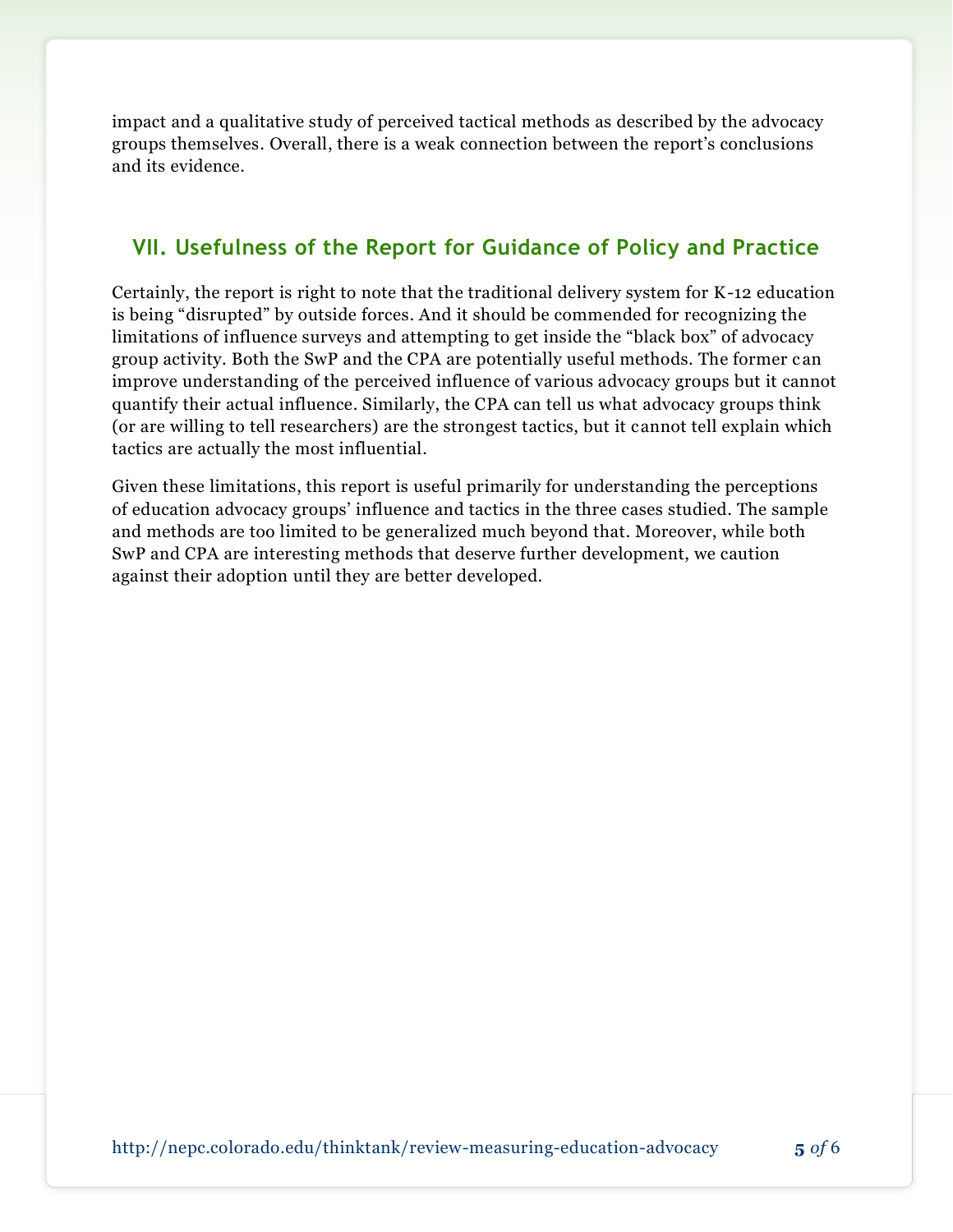### **Notes and References**

- 1 Whitehurst, G. J., Stuit, D., Graves, C., & Shaw, L. (2015) *Measuring and Understanding Education Advocacy*. Washington, DC: Brookings Institution. Retrieved April 14, 2015, from <http://www.brookings.edu/research/reports/2015/03/04-education-advocacy-whitehurst>
- 2 Whitehurst, G. J., Stuit, D., Graves, C., & Doan, S. (2013) *Measuring the Influence of Education Advocacy*. Washington, DC: Brookings Institution.